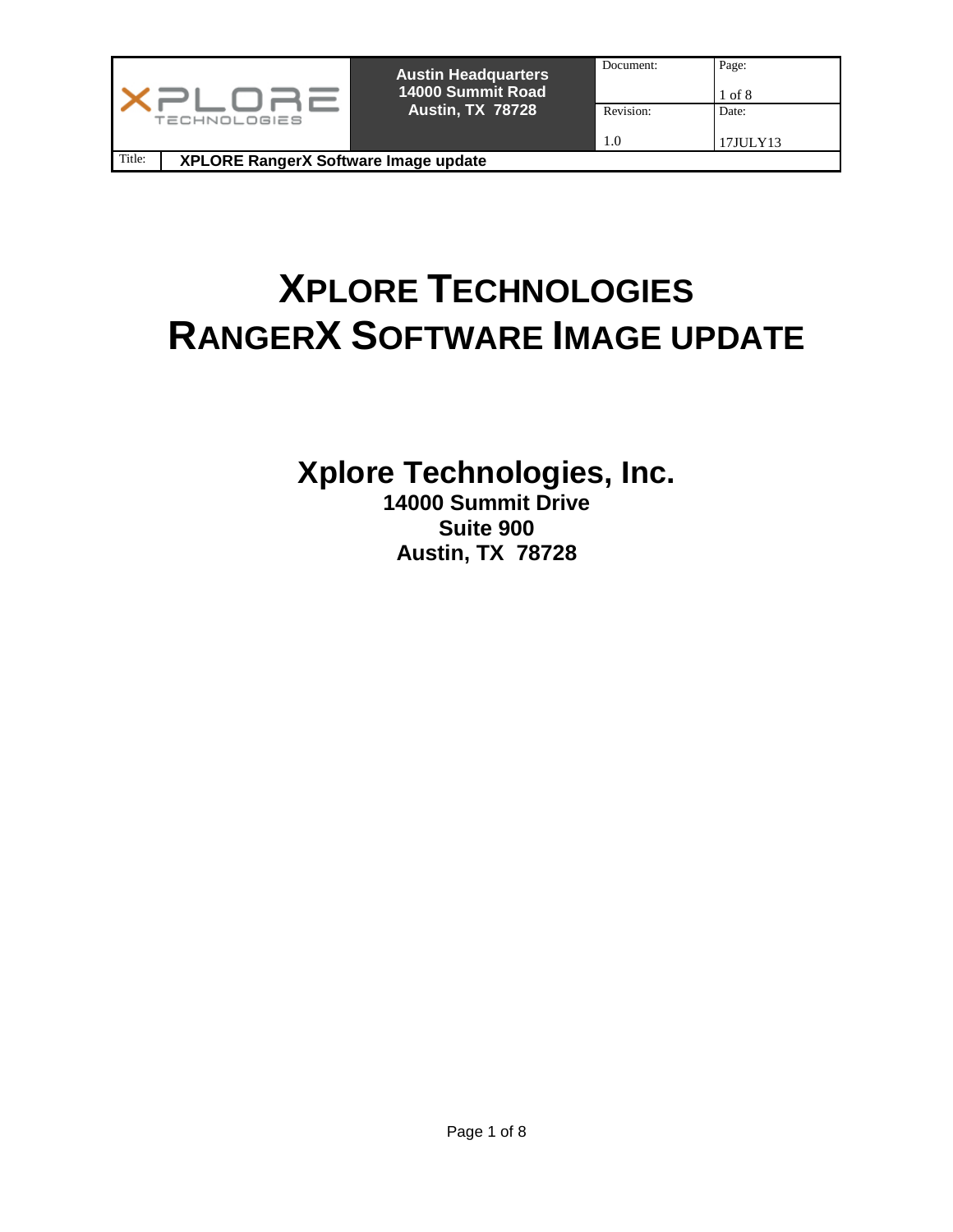|        | <b>TECHNOLOGIES</b>                         | <b>Austin Headquarters</b><br>14000 Summit Road<br><b>Austin, TX 78728</b> | Document:<br>Revision:<br>1.0 | Page:<br>2 of 8<br>Date:<br>17JULY13 |
|--------|---------------------------------------------|----------------------------------------------------------------------------|-------------------------------|--------------------------------------|
| Title: | <b>XPLORE RangerX Software Image update</b> |                                                                            |                               |                                      |

# **Table of Contents**

<span id="page-1-0"></span>

| 2. |  |
|----|--|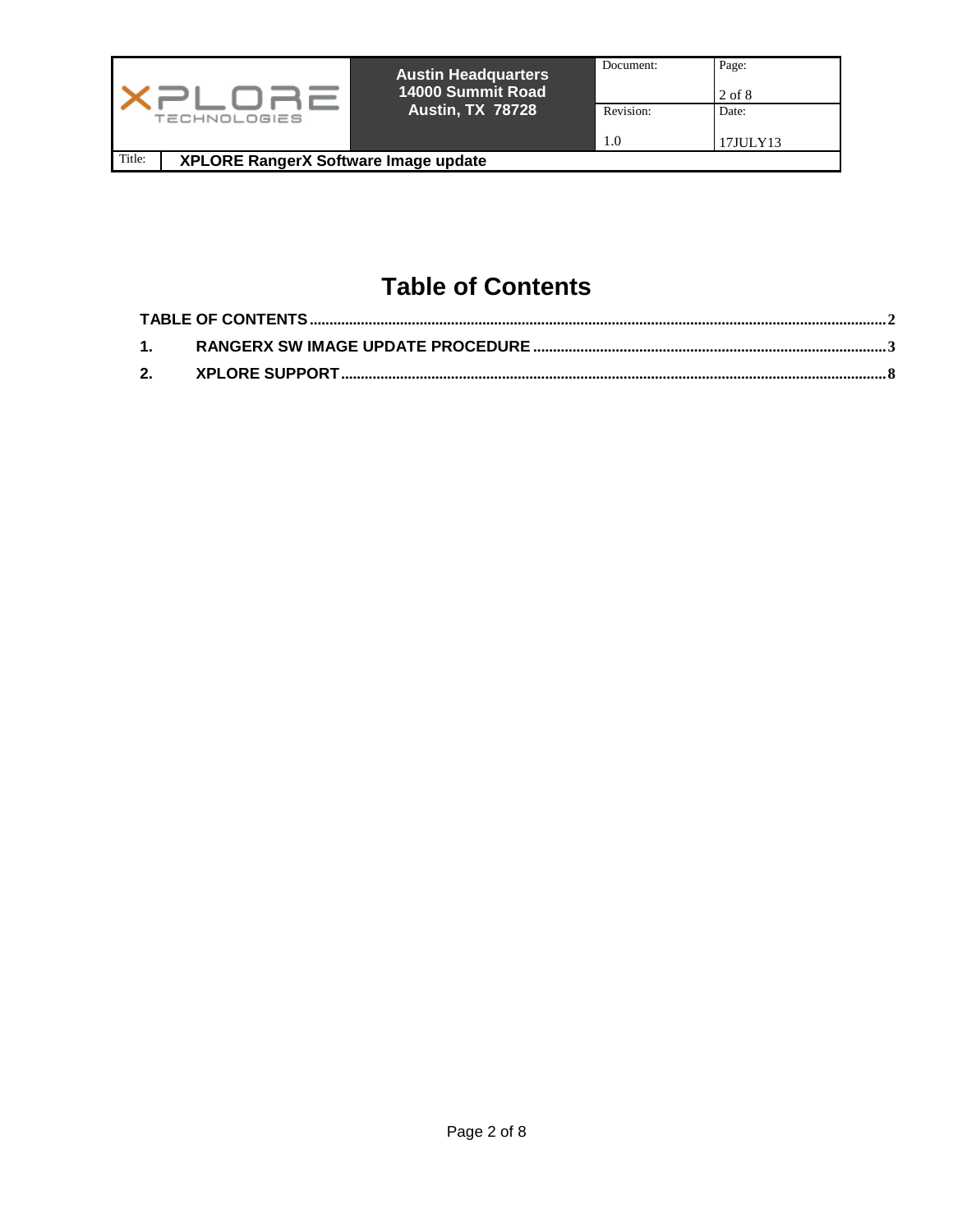|        |                                      | <b>Austin Headquarters</b><br>14000 Summit Road | Document: | Page:<br>3 of 8 |
|--------|--------------------------------------|-------------------------------------------------|-----------|-----------------|
|        | TECHNOLOGIES                         | <b>Austin, TX 78728</b>                         | Revision: | Date:           |
|        |                                      |                                                 | 1.0       | 17JULY13        |
| Title: | XPLORE RangerX Software Image update |                                                 |           |                 |

# <span id="page-2-0"></span>**1. RangerX SW image update procedure**

This document explains the procedure to re-flash the Android Software Image onto your Xplore Technologies RangerX rugged tablet device using Android recover mode.

### **IMPORTANT INFORMATION. READ BEFORE ATTEMPTING TO RE-FLASH THE SOFTWARE ON YOUR UNIT.**

**\*\*\*\*\*\*\*\*\*\*This procedure will re-flash the entire image and \*\*\*\*\*\*\*\*\*\*\*\*\*\*\*\*\*\*\*\*\*\*\*\*\*\*\* \*\*\*\*\*\*\*\*\*\*SW changes made to the unit by the customer before the re-flash \*\*\*\*\*\*\* \*\*\*\*\*\*\*\*\*\*WILL BE LOST. Customers should plan appropriately to reload \*\*\*\*\*\*\* \*\*\*\*\*\*\*\*\*\*changes made if a new image is flashed onto the RANGERX unit \*\*\*\*\*\*\*** 

#### **1.1 Re-Flashing of RANGERX units through Android recovery mode**

From time to time, it may be necessary for Xplore Technologies to provide upgraded SW images for the device which corrects known issues or improves functionality. All SW images will be provided in a binary format in a manner to be loaded onto the unit using Android standard recovery mode process.

It is best practice to have the units powered by AC adapter during this reflashing operation. The procedure for re-flashing the unit through recovery mode is highlighted below: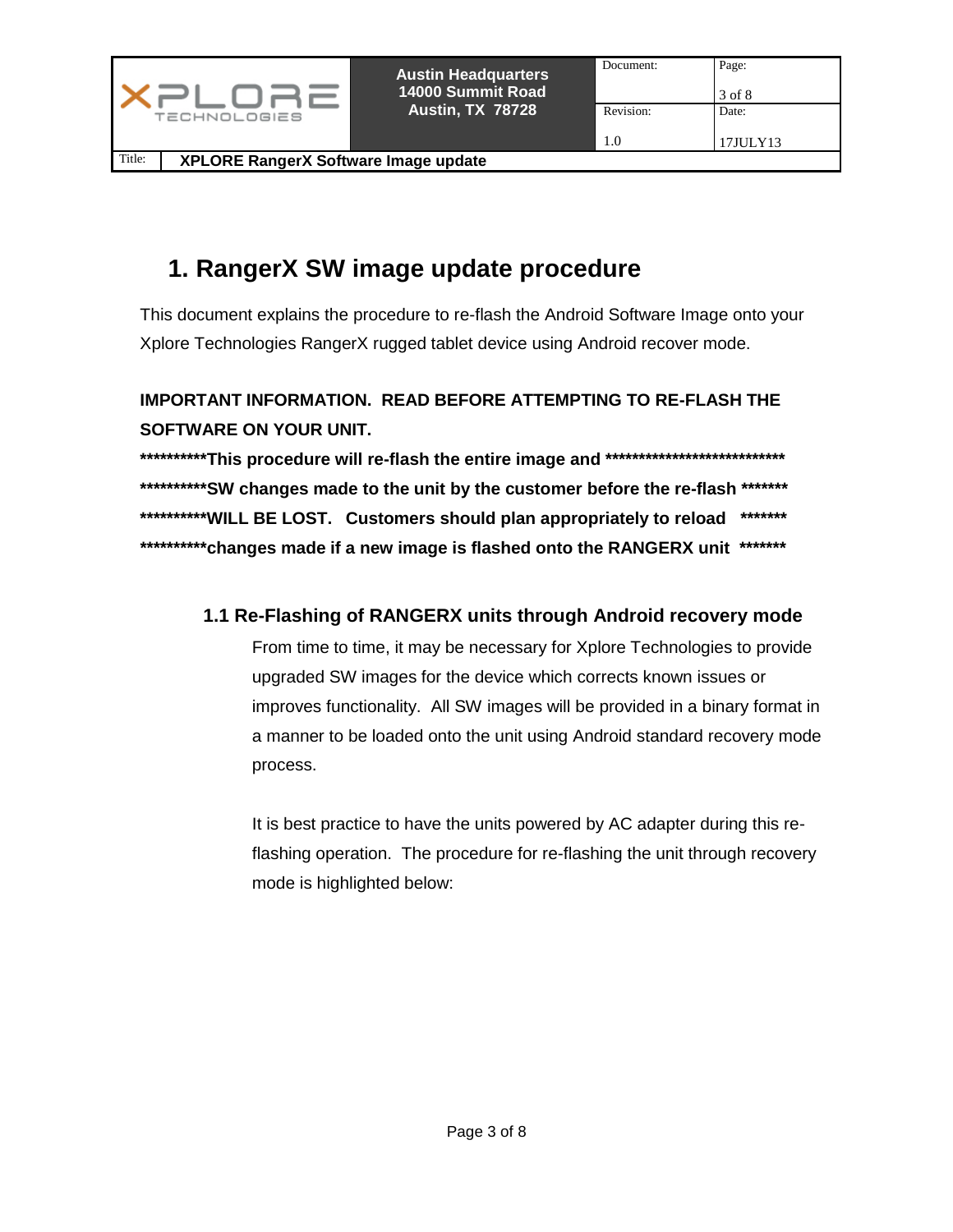|        |                                      | <b>Austin Headquarters</b><br>14000 Summit Road | Document: | Page:<br>4 of 8 |
|--------|--------------------------------------|-------------------------------------------------|-----------|-----------------|
|        | <b>TECHNOLOGIES</b>                  | <b>Austin, TX 78728</b>                         | Revision: | Date:           |
|        |                                      |                                                 | 1.0       | 17JULY13        |
| Title: | XPLORE RangerX Software Image update |                                                 |           |                 |

- **a. Copy the SW update image .zip file provided by Xplore Technologies to a microSD card (do not unzip the package).**
- **b. Depress and continue to Hold volume down button**
- **c. Press and release Power on button while depressing volume down button**
- **d. Wait approx. 5 seconds and release volume down button**



**e. Device should boot into "Droid" screen**



**f. Load card into microSD slot in Tomcat unit with SDCard contacts facing up** 

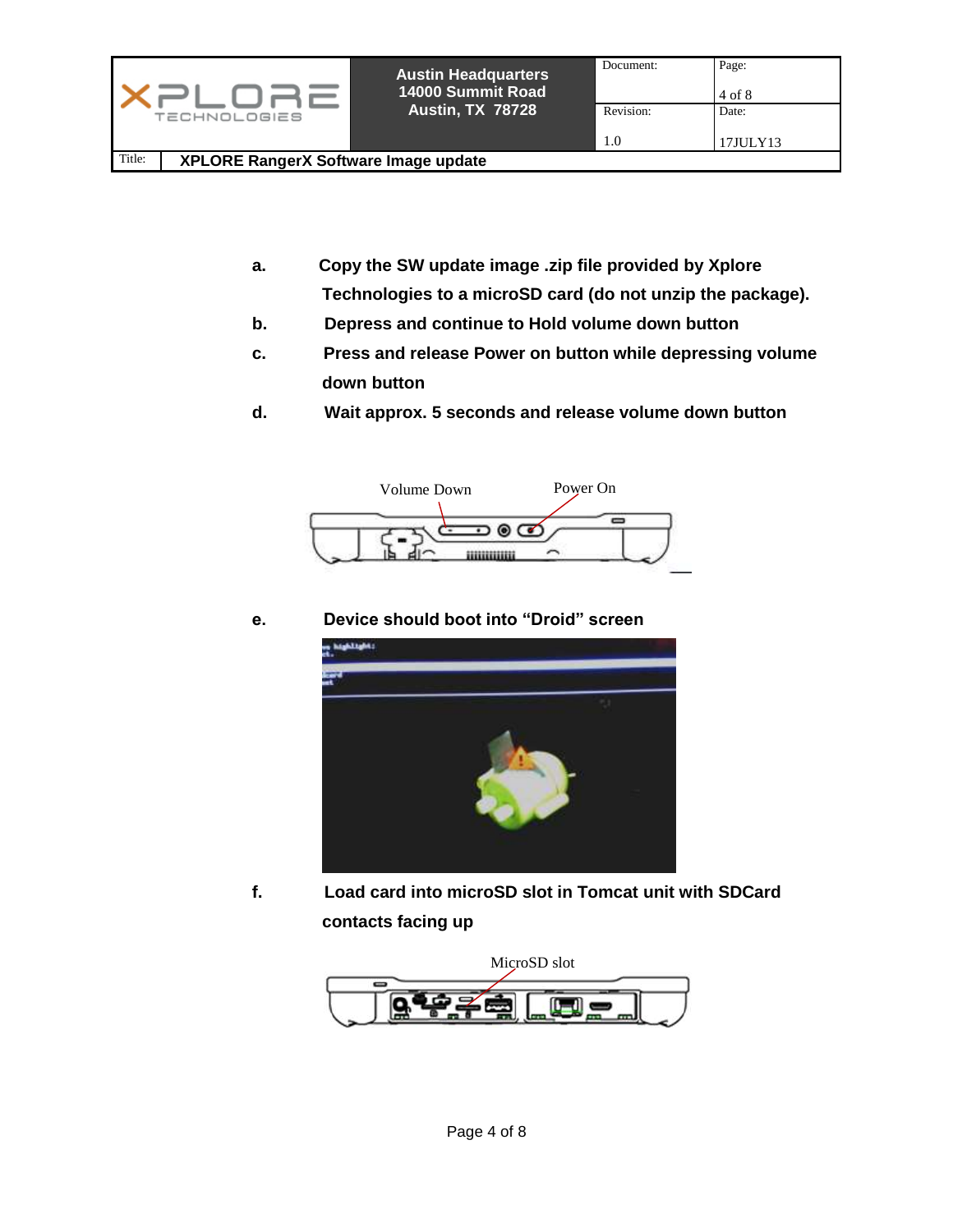

#### **g. Use volume up/down to navigate menu options**



#### **h. Select "apply update from /sdcard"**



**i. Depress and release home button to enter** 

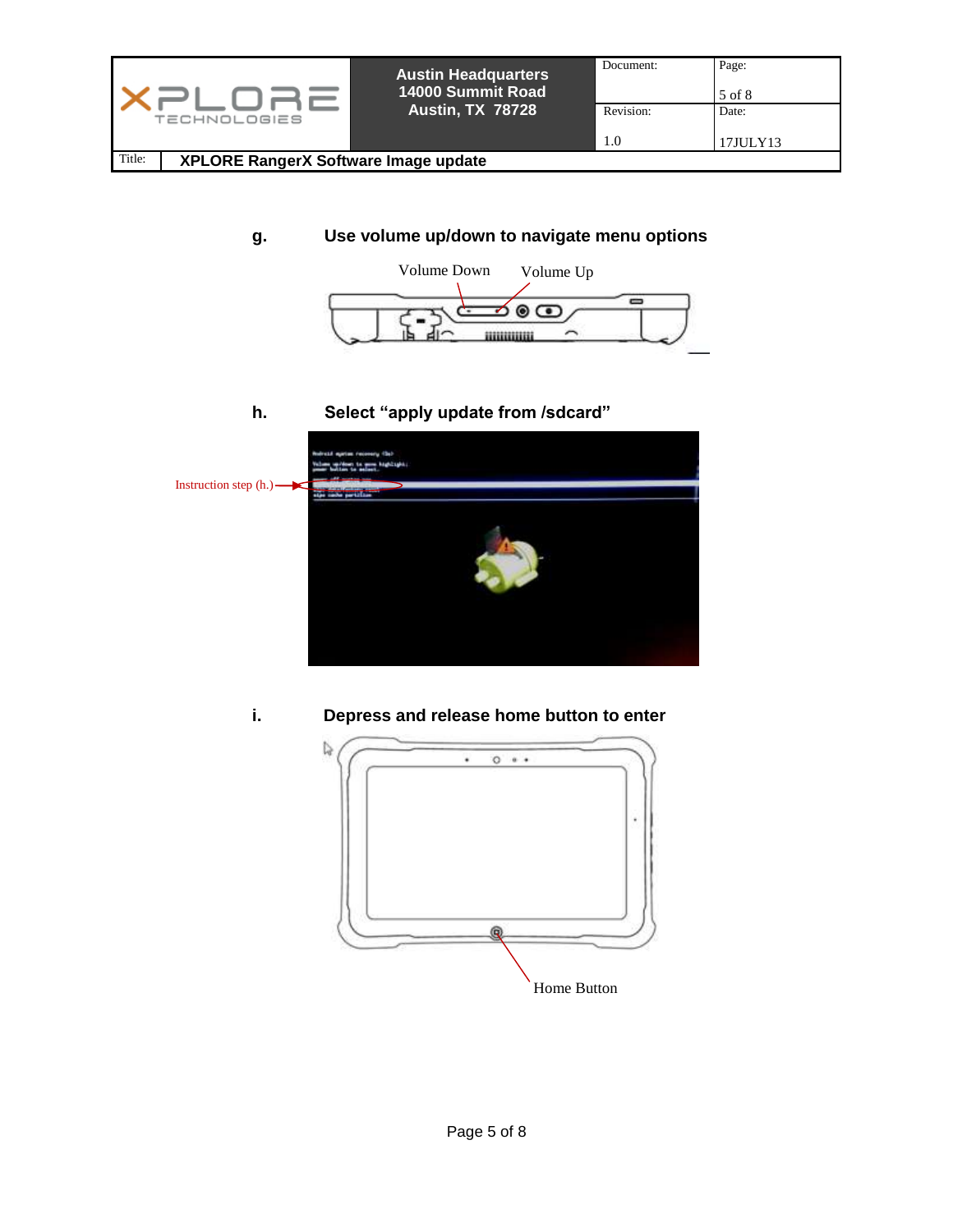|                                                | <b>Austin Headquarters</b><br>14000 Summit Road | Page:<br>Document:<br>$6$ of $8$ |          |
|------------------------------------------------|-------------------------------------------------|----------------------------------|----------|
| <b>TECHNOLOGIES</b>                            | <b>Austin, TX 78728</b>                         | Revision:                        | Date:    |
|                                                |                                                 | 1.0                              | 17JULY13 |
| Title:<br>XPLORE RangerX Software Image update |                                                 |                                  |          |

### **j. Select file name of file copied to SD Card in step (a.) in the menu to flash the unit**



#### **k. Depress and release home button to enter**

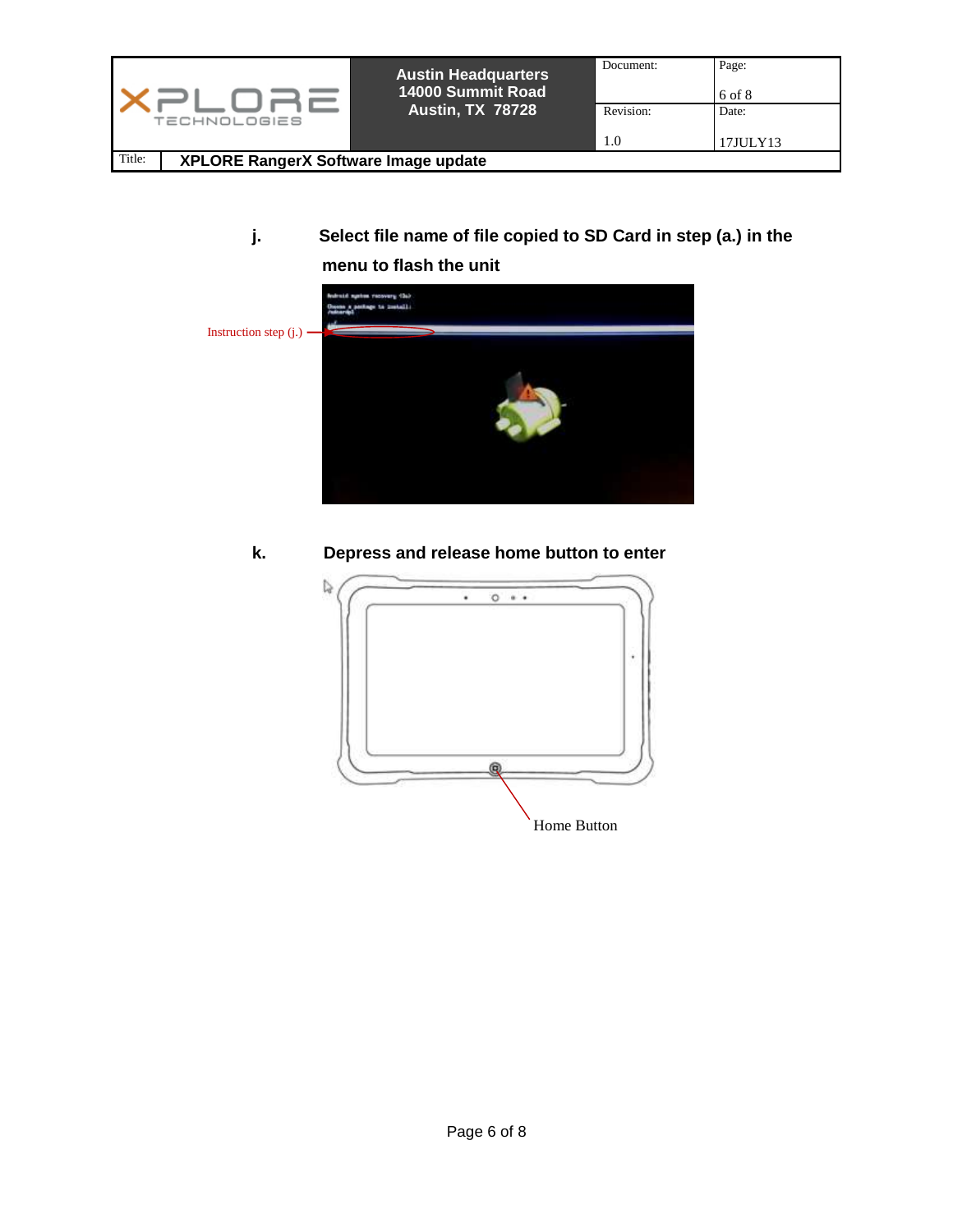

**l. Wait for device to finish loading image (may take a couple of minutes) "Install from sdcard complete." message will display**



**n. Hit home button to select "power off system now" from menu options** 



**o. Power-on device as normal**